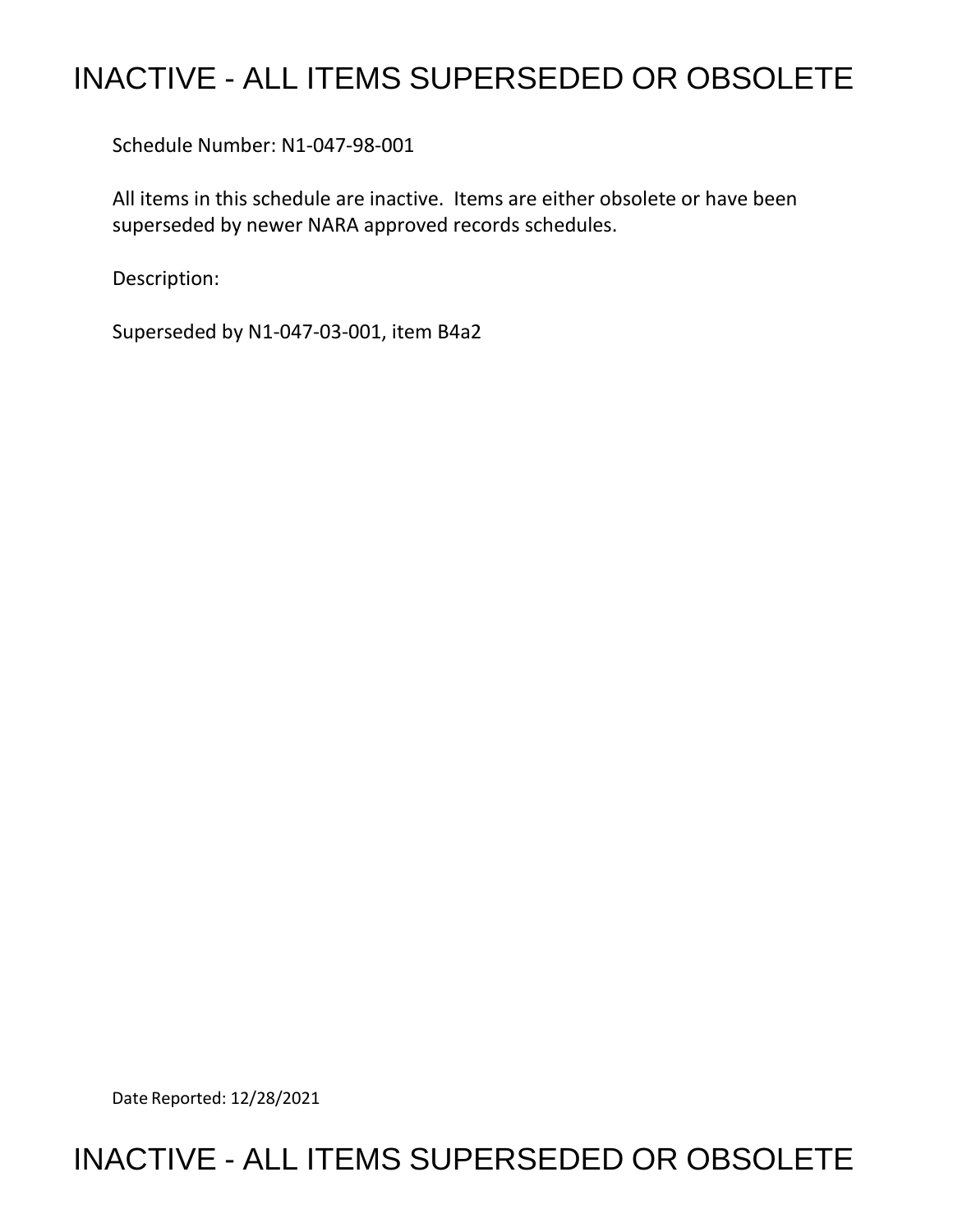| <b>REQUEST FOR RECORDS DISPOSITION AUTHORITY</b>                                                                                                                                                                                                                                                                                                                                                                                                                                             | <b>ELANK (NARA use only)</b><br>LE<br><b>JOB NUMBER</b>                                                                   |
|----------------------------------------------------------------------------------------------------------------------------------------------------------------------------------------------------------------------------------------------------------------------------------------------------------------------------------------------------------------------------------------------------------------------------------------------------------------------------------------------|---------------------------------------------------------------------------------------------------------------------------|
| (See Instructions on reverse)                                                                                                                                                                                                                                                                                                                                                                                                                                                                |                                                                                                                           |
| TO NATIONAL ARCHIVES and RECORDS ADMINISTRATION (NIR)<br>WASHINGTON, DC 20408                                                                                                                                                                                                                                                                                                                                                                                                                | <b>DATE RECEIVED</b>                                                                                                      |
| 1. FROM (Agency or establishment)<br>Social Security Administration                                                                                                                                                                                                                                                                                                                                                                                                                          | NOTIFICATION TO AGENCY                                                                                                    |
| 2. MAJOR SUBDIVISION<br>Office of Program Benefits Policy                                                                                                                                                                                                                                                                                                                                                                                                                                    | In accordance with the provisions of 44<br>USC 3303a the disposition request,<br>including amendments, is approved except |
| 3. MINOR SUBDIVISION                                                                                                                                                                                                                                                                                                                                                                                                                                                                         | for items that may be marked "disposition<br>not approved" or "withdrawn" in column 10                                    |
| Division of Representative Payment & Evaluation 4 NAME OF PERSON WITH WHOM TO CONFER 5. TELEPHONE                                                                                                                                                                                                                                                                                                                                                                                            | ARCHIVIST OF THE UNITED STATES                                                                                            |
| Bill White<br>$(410)$ 965-2596                                                                                                                                                                                                                                                                                                                                                                                                                                                               | 12-14-98                                                                                                                  |
| 6 AGENCY CERTIFICATION<br>I hereby certify that I am authorized to act for this agency in matters pertaining to the disposition of its records and that the records proposed for disposal on the attached $\sum$ page(s) are not now needed for the busine<br>the General Accounting Office, under the provisions of Title 8 of the GAO Manual for Guidance of Federal<br>Agencies,<br>is not required;<br>is attached; or<br>DATE<br>TITLE<br>SIGNATURE OF AGENCY REPRESENTATIVE<br>2/27/98 | has been requested.<br>SSA Records Officer                                                                                |
| $D$ c $V$                                                                                                                                                                                                                                                                                                                                                                                                                                                                                    |                                                                                                                           |
| 7<br>8 DESCRIPTION OF ITEM AND PROPOSED DISPOSITION<br><b>ITEM</b><br>NO.                                                                                                                                                                                                                                                                                                                                                                                                                    | 9 GRS OR<br>10 ACTION<br><b>SUPERSEDED</b><br>TAKEN (NARA<br><b>JOB CITATION</b><br>USE ONLY)                             |
| Form SSA-6233-BK Representative Payee<br>Report of Benefits and Dedicated Account<br>This report is sent to representative payees<br>to report on the use of monthly benefits and<br>funds in a dedicated account.                                                                                                                                                                                                                                                                           |                                                                                                                           |
| NSN 7540-00-634-4064<br>115-109<br>PREVIOUS EDITION NOT USABLE                                                                                                                                                                                                                                                                                                                                                                                                                               | STANDARD FORM 115 (REV. 3-91)<br>Prescribed by NARA<br>36 CFR 1228                                                        |
| copy triageacy<br><b>UEC 23 1998 MAY</b>                                                                                                                                                                                                                                                                                                                                                                                                                                                     |                                                                                                                           |

 $\ddot{\cdot}$